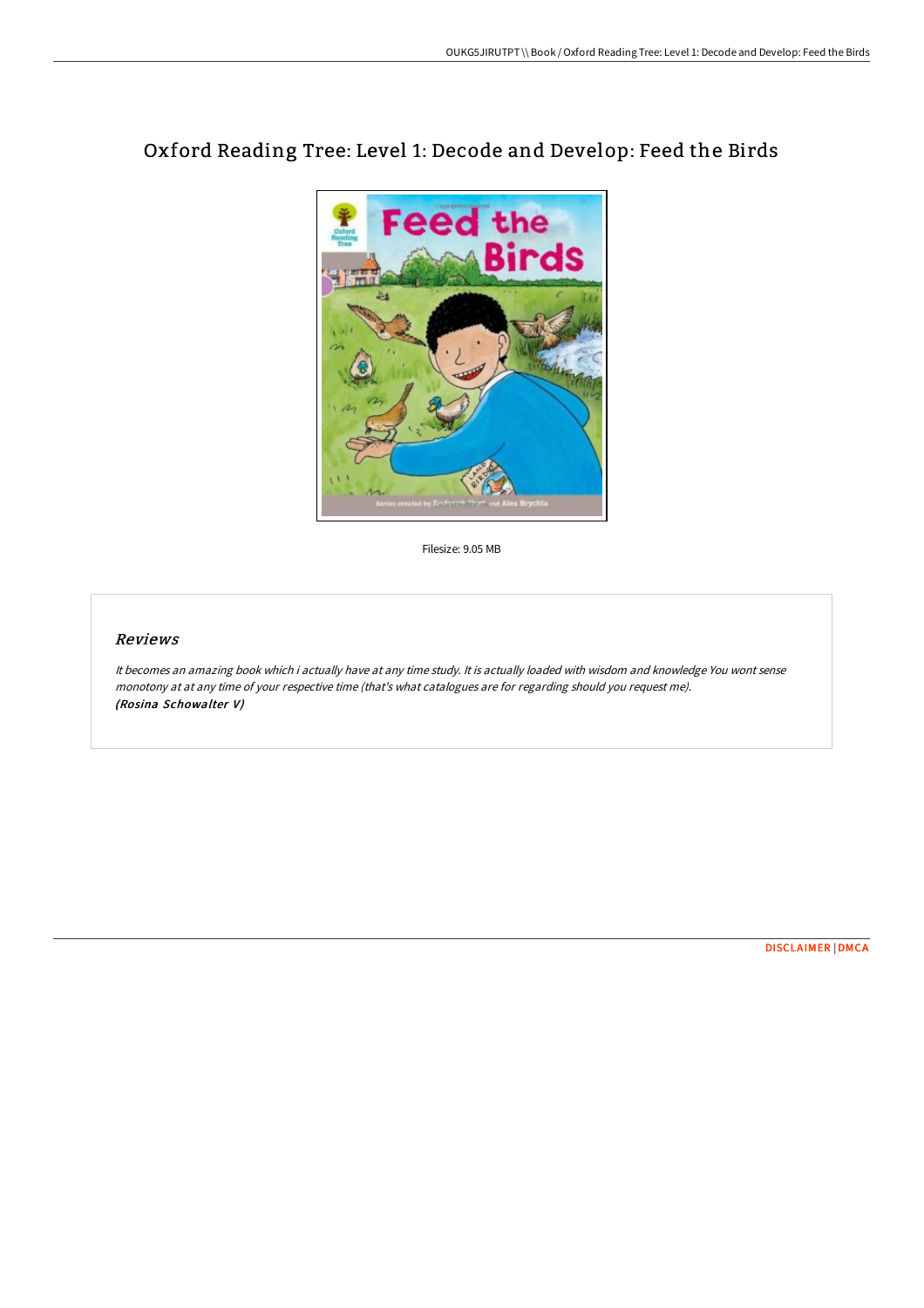#### OXFORD READING TREE: LEVEL 1: DECODE AND DEVELOP: FEED THE BIRDS



Oxford University Press, United Kingdom, 2011. Paperback. Book Condition: New. 173 x 55 mm. Language: English . Brand New Book. Level 1 Biff, Chip and Kipper Stories: Decode and Develop are six exciting new wordless stories in the Oxford Reading Tree series. They continue to provide storylines full of humour and drama, with familiar settings and characters. The wordless stories introduce the characters and children learn that the pictures tell a story, where a story begins and how to turn the pages. They will also begin to identify sounds for objects they see in the pictures. Books contain inside cover notes to support children in their reading. Help with childrens reading development is also available at.

 $\mathbf{F}$ Read Oxford Reading Tree: Level 1: Decode and [Develop:](http://digilib.live/oxford-reading-tree-level-1-decode-and-develop-f-1.html) Feed the Birds Online  $\blacksquare$ [Download](http://digilib.live/oxford-reading-tree-level-1-decode-and-develop-f-1.html) PDF Oxford Reading Tree: Level 1: Decode and Develop: Feed the Birds